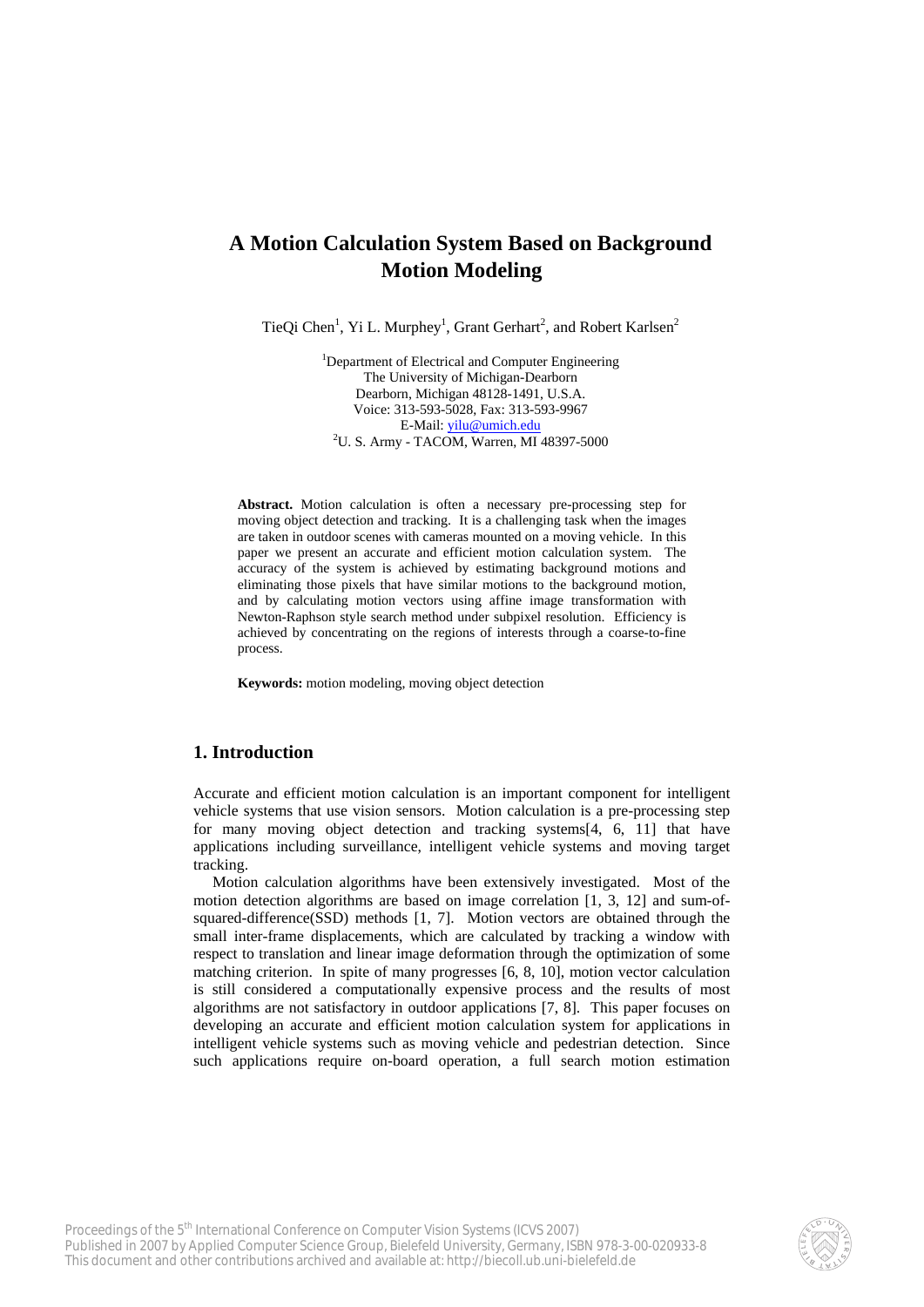algorithm is usually too computationally costly, and low-cost motion estimation algorithms are considered as viable solutions [2].

The motion calculation system described in this paper is designed to achieve both accuracy and efficiency. The accuracy is achieved by effectively modeling of background motion and affine image transformation with subpixel resolution. The efficiency is achieved through a coarse-to-fine search process to find the motion vectors of moving objects in an efficient manner. Figure 1 illustrates the major computational steps involved in the proposed system.



Fig. 1: An efficient and effective system for motion vector calculation.

The following sections describe the major algorithms employed in the motion calculation system.

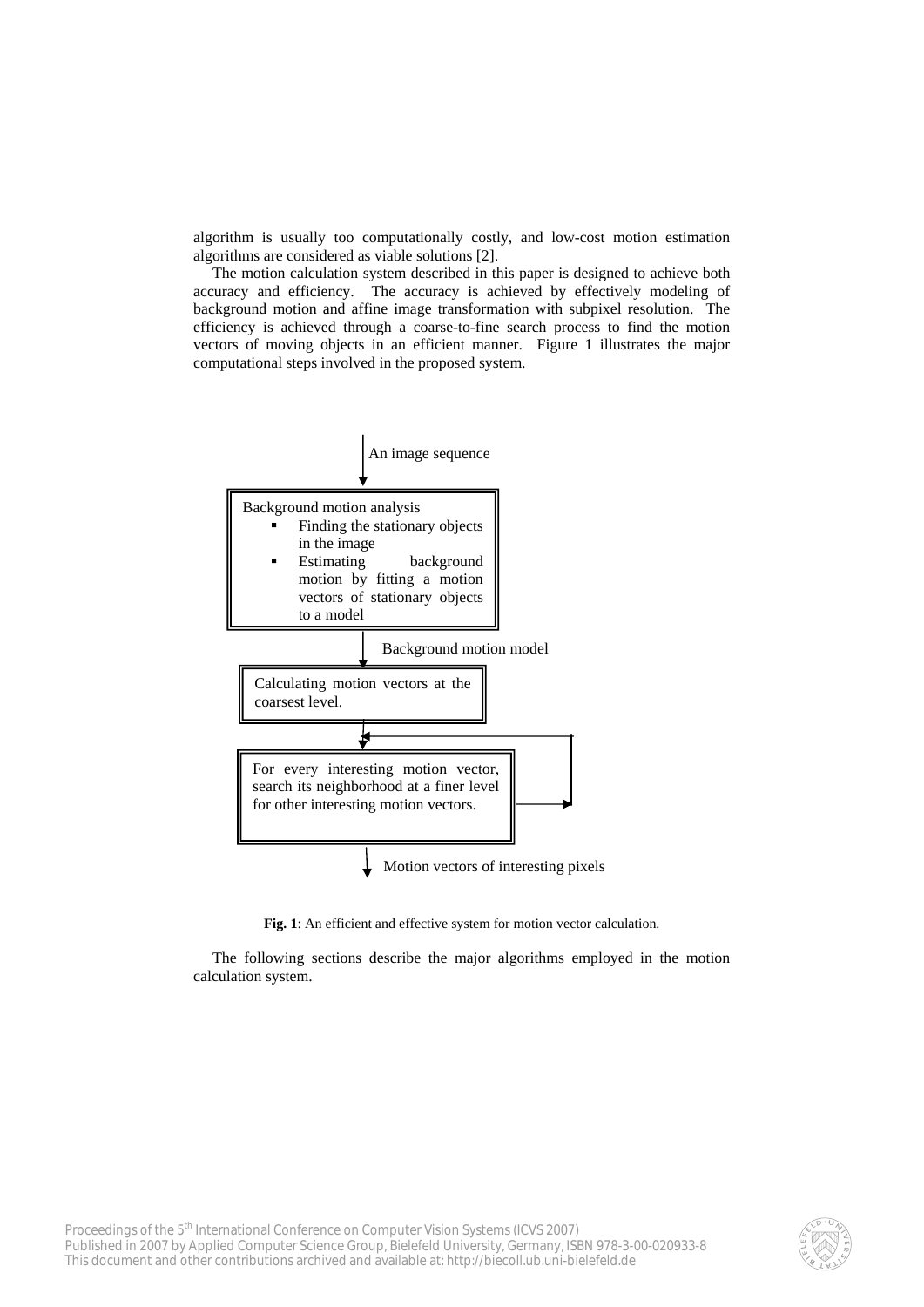# **2. A Background Motion Model**

Background motion, also referred to as ego-motion, is the motion of the host vehicle, the vehicle with the vision camera system, relative to the road or to the stationary objects such as buildings, trees, etc. Accurate estimation of background motion is important in detecting truly moving objects. There are a number of publications in the literature devoted to background motion estimation. Shashua et al proposed a number of algorithms based on a *direct method* [5, 9]. In the *direct method,* each pixel contributes a measurement. Then a global probability function is used to estimate the parameters of the ego-motion model based on these measurements. To achieve a robust estimation model, Shashua et al reduced the number of estimated parameters from eight to a minimum of three to facilitate the use of *robust* estimation using sampling [8]. The following subsections describe our background motion model obtained by fitting motion vectors of stationary objects such as tree tops or buildings to an analytic model.

## **2.1 Estimate Background Motion**

When driving a vehicle on the road, the driver sees stationary objects such as trees and buildings moving towards the edge of her/his vision at left and right side. That is the background motion we referred to, which is caused by the motion of the driver's own vehicle, i.e. the host vehicle. In most intelligent vehicle systems, the more interested objects are those moving in ways different from the background motion. Without the knowledge of the 3-D locations of the stationary objects in the field of view, it is difficult to calculate the background motion precisely. However, it is possible to obtain a good estimation using the following simplified model (see Fig. 2).



**Fig. 2.** Schematic drawing of background motion geometry.

We assume that the projected distance between the stationary object and the camera is described by *L* and *D*, where *L* is the distance in parallel to the vehicle moving direction and *D* in perpendicular to the vehicle moving direction. Let the distance between the lens and the imaging chip be *f*, and distance between the location on the image chip where the stationary object is projected and the imaging center be *x*. Based on this geometry we have,

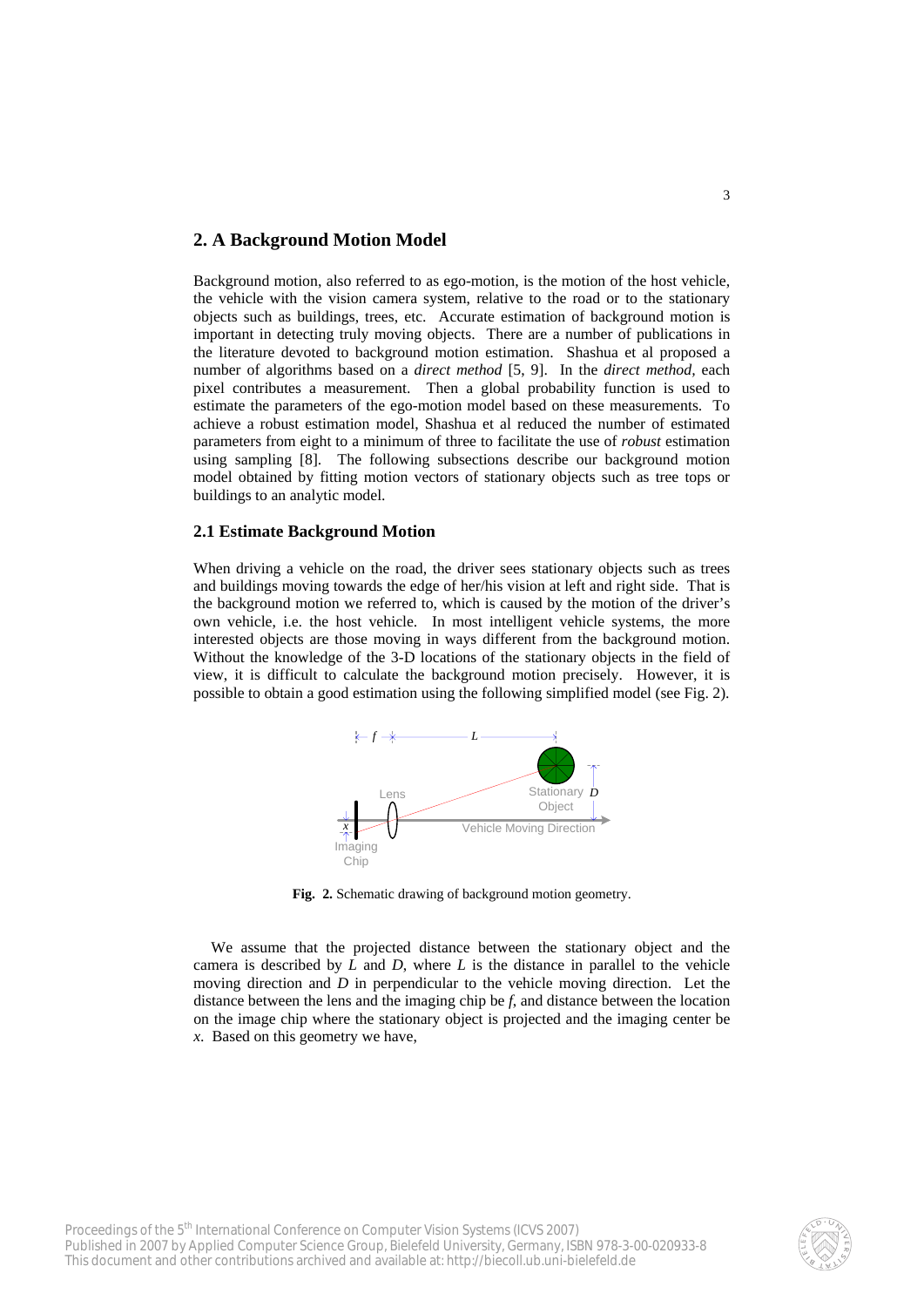$$
\begin{cases}\n x = \frac{D \cdot f}{L} \\
 \frac{\delta_x}{\delta_t} = \frac{D \cdot f}{L^2} \cdot \left( -\frac{\delta_L}{\delta_t} \right) = \frac{x^2}{D \cdot f} \cdot v_c = \left| \frac{v_c}{D \cdot f} \right| \cdot \text{sign}(x) \cdot x^2\n\end{cases}
$$
\n(1)

with vision sensors capturing the scene in image sequences. Equation (1) implies that:

- The stationary objects at the left half of the viewing plane appear to be moving towards left while the objects in the right half of the view plane appear to be moving towards right.
- The closer the stationary objects move towards the edge of the image plane, the faster they appear to be moving. The moving speed increases in a nonlinear order.

Usually  $v_c$  and *D* vary with the time. However during a small time interval such as the two consecutive image frames sampled at 15 to 20 fps  $v_c$  remains almost constant for all the stationary objects in the view. Furthermore, if we consider only the freeway scenes, most of the stationary objects are trees and the trees at the both sides of the road remain roughly the same distance to the center of the road. With this assumption, the background motion in an image can be approximated with two parabolic functions — the left one opens downward while the right one opens upward as follows:

$$
v_B(x) = \begin{cases} A \cdot (x - x_0)^2 & (x > x_0) \\ -B \cdot (x - x_0)^2 & \text{(otherwise)} \end{cases} \tag{2}
$$

where  $v_B(x)$  is the background motion along the horizontal direction, and *A*, *B*, and  $x_0$ are the constant parameters to be determined. Note  $x_0$  is the location where the left parabolic function ends and the right parabolic function begins. Both *A* and *B* are positive and usually  $A > B$  because  $|D|$  is smaller when  $x > x_0$ . This is caused by the fact that the host vehicle is usually driven on the right side of the road. Using the motion vectors calculated from the stationary objects such as tree or building tops in the image by the algorithm described in the next section, we are able to determine all the parameters in Equation (2) using the well-known least-square error method.

Figure 3 illustrates the background motion model. Figure 3 (a) is an image taken from a freeway scene, and Figure 3 (b) illustrates the motion data calculated from the treetops in the image and the parabolic approximation of the motion vectors. The horizontal axis in Figure 3 (b) is the same horizontal axis in the image plane, and the vertical axis is  $v_B(x)$ . The vertical line in Figure 3 (b) indicates where  $x_0$  is, the spot where the left parabolic function ends and the right parabolic function begins. One can see that the parabolic function approximates the motion data points quite well except for the points indicated by the red arrow and the red circle where the treetops are blocked by a vehicle on the road. These points are considered outliers that can be eliminated by measuring the distance from each point to the parabolic curves: those have larger distances are eliminated from further process.

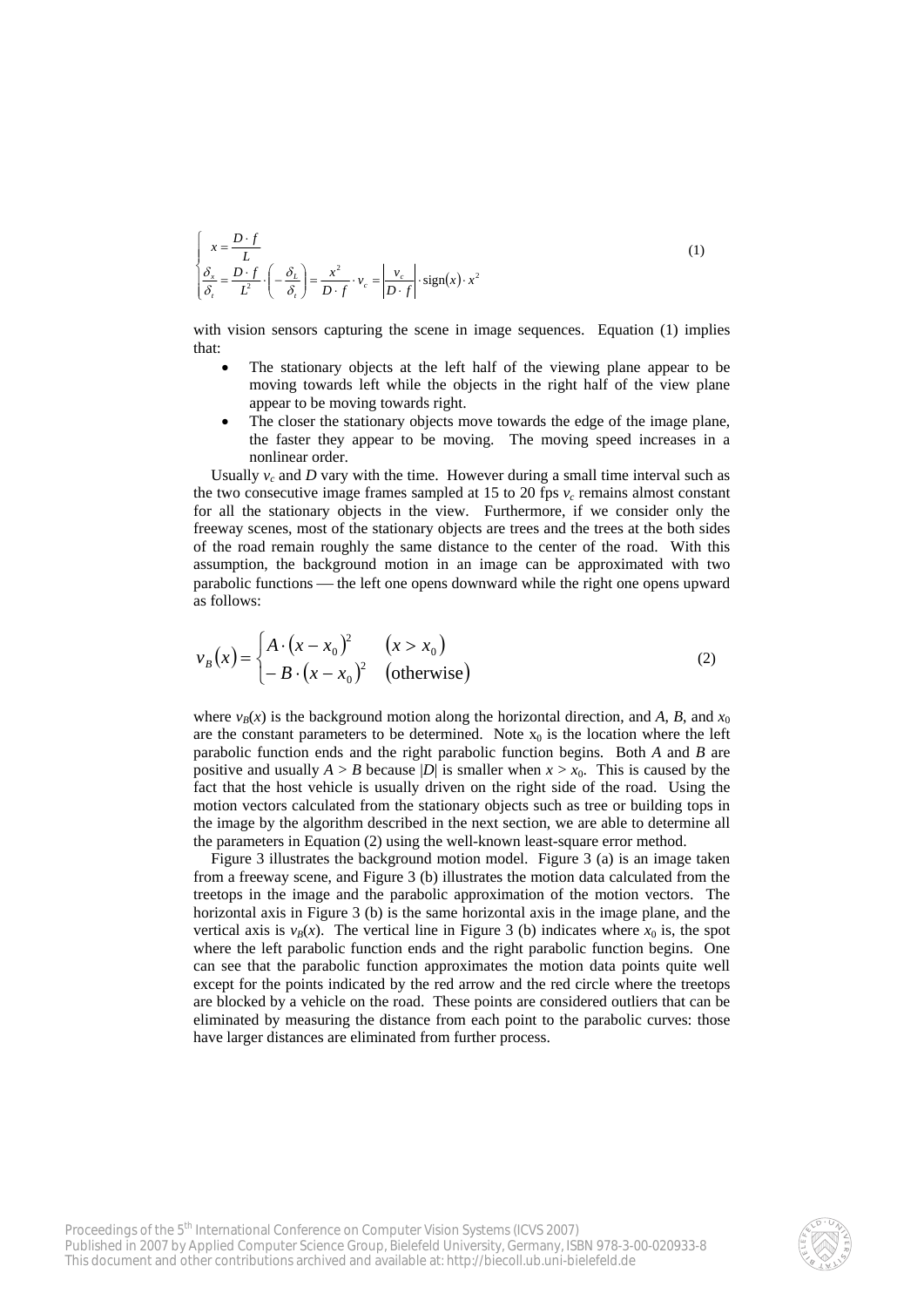Another interesting thing we can observe from Figure 3 is that it is impossible to detect a moving object by looking at the magnitude of the motion vectors, especially when the motion vectors of the background can have such variety of magnitude. This is why it is important to generate a background motion model, although it is an approximate, in order to get more accurate motion vectors for true moving objects such as vehicles and pedestrians.



**Fig. 3**. A background motion model. (a) is an original image N, (b) Illustration of background motion model.

#### **2.2 Finding stationary objects using a sky segmentation algorithm**

In most images of outdoor scenes, the sky region occupies a big portion at the top of the image. Usually directly below the sky region we can find stationary objects such as tree tops, telephone poles and building tops. By finding the regions of sky, we could quickly identify a region that contains stationary objects. The sky region is segmented based on edge strengths of pixels, which are obtained through a filtering process of applying four directional Sobel filters to the image. Figure 4 shows two examples of edge images.



**Fig. 4:** Two examples of edge images.

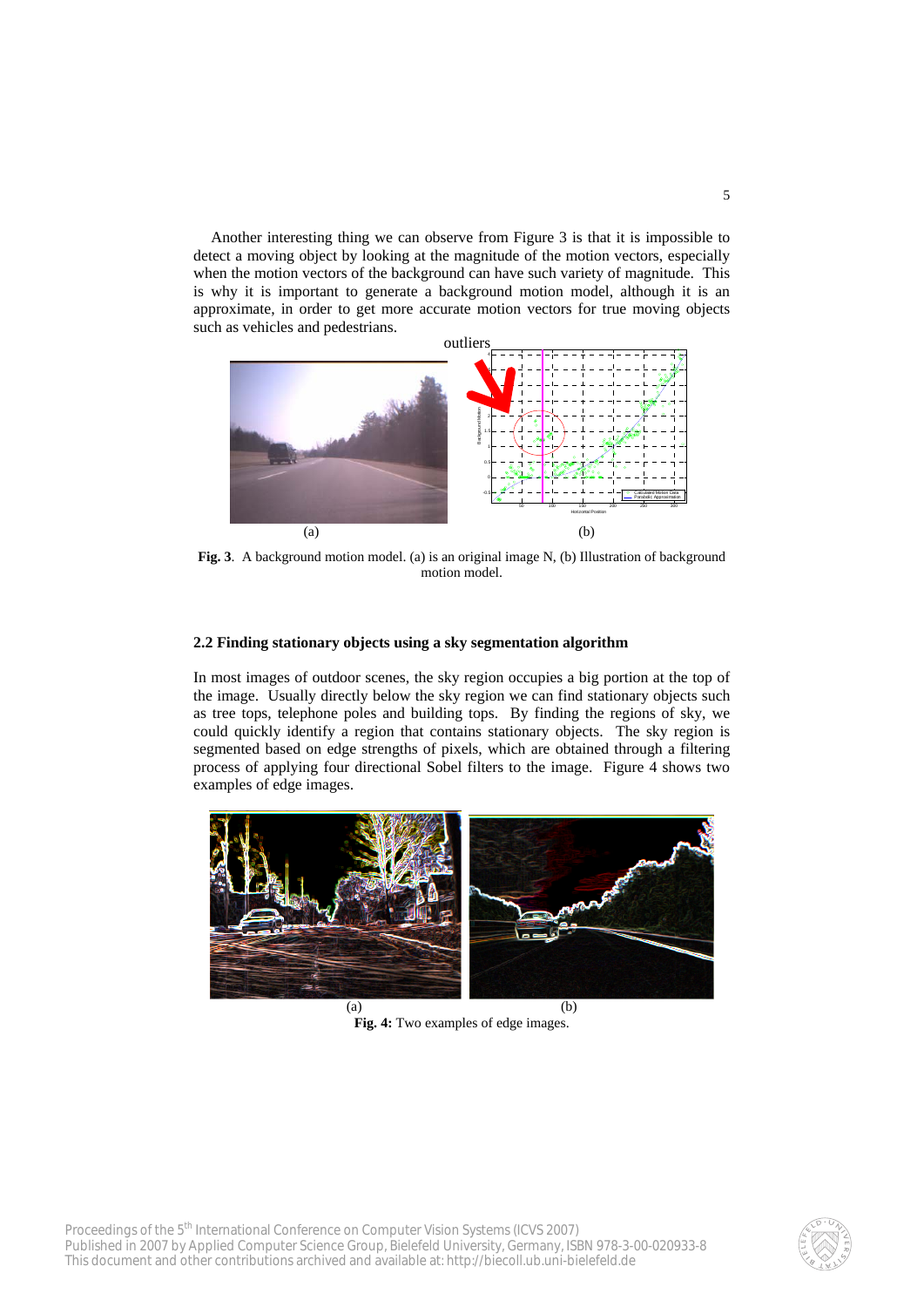The algorithm selects multiple seeds within the top of the edge image and then apply the well-known flood fill method to the seeds to find the regions of the sky. The pixels of strong edgeness located at the lower portion of the sky regions are identified as the sky boundary (see Figure 4). The regions containing stationary objects are those directly below the sky boundary.

## **3 Calculating Motion Vectors**

Assume the image from the current frame is  $I'(x, y)$ , the image from the previous frame is  $I^{t-1}(x, y)$ . The problem of calculating the motion vector of an image block is equivalent to minimizing the following equation:

$$
\Psi(d_x, d_y) = \sum_i [I_i(x_i - d_x, y_i - d_y) - I_{i-1}(x_i, y_i)]^2
$$

where  $(x_i, y_i)$  are the pixels within the image block,  $(d_x, d_y)$  is the motion vector to be calculated. By applying Taylor expansion and ignoring the high-order terms, we have:

$$
\frac{\partial \Psi}{\partial d_x} \propto \sum_{i} [I^i(x_i - d_x, y_i - d_y) - I^{i-1}(x_i, y_i)] \cdot I_x^i(x_i - d_x, y_i - d_y)
$$
\n
$$
\approx \sum_{i} [S(x_i, y_i) - I_x^i(x_i, y_i) \cdot d_x - I_y^i(x_i, y_i) \cdot d_y].
$$
\n
$$
[I_x^i(x_i, y_i) - I_{xx}^i(x_i, y_i) \cdot d_x - I_{yy}^i(x_i, y_i) \cdot d_y]
$$
\n
$$
\approx \sum_{i} [S(x_i, y_i) \cdot I_x^i(x_i, y_i) - [S(x_i, y_i) \cdot I_{xx}^i(x_i, y_i) + (I_x^i(x_i, y_i))^2] \cdot d_x
$$
\n
$$
-[S(x_i, y_i) \cdot I_{xy}^i(x_i, y_i) + I_x^i(x_i, y_i) \cdot I_y^i(x_i, y_i)] \cdot d_y
$$
\n
$$
\approx \overline{S \cdot I_x^i} - \overline{S \cdot I_{xx}^i + (I_x^i)^2} \cdot d_x - \overline{S \cdot I_{xy}^i + I_x^i \cdot I_y^i} \cdot d_y
$$
\n(3)

Similarly,

 $\frac{\partial \Psi}{\partial d_y} \propto \overline{S \cdot I'_y} - \overline{S \cdot I'_{yy} + (I'_y)^2} \cdot d_y - \overline{S \cdot I'_{xy} + I'_x \cdot I'_y} \cdot d_x$ (4)

where

$$
\begin{cases}\nS(x, y) = I'(x, y) - I^{-1}(x, y) \\
I_x'(x, y) = \frac{\partial I'(x, y)}{\partial x} \\
I_y'(x, y) = \frac{\partial I'(x, y)}{\partial y} \\
I_{xx}'(x, y) = \frac{\partial^2 I'(x, y)}{\partial x^2} \\
I_{xy}'(x, y) = \frac{\partial^2 I'(x, y)}{\partial x \partial y} \\
I_{yy}'(x, y) = \frac{\partial^2 I'(x, y)}{\partial y^2}\n\end{cases} (5)
$$

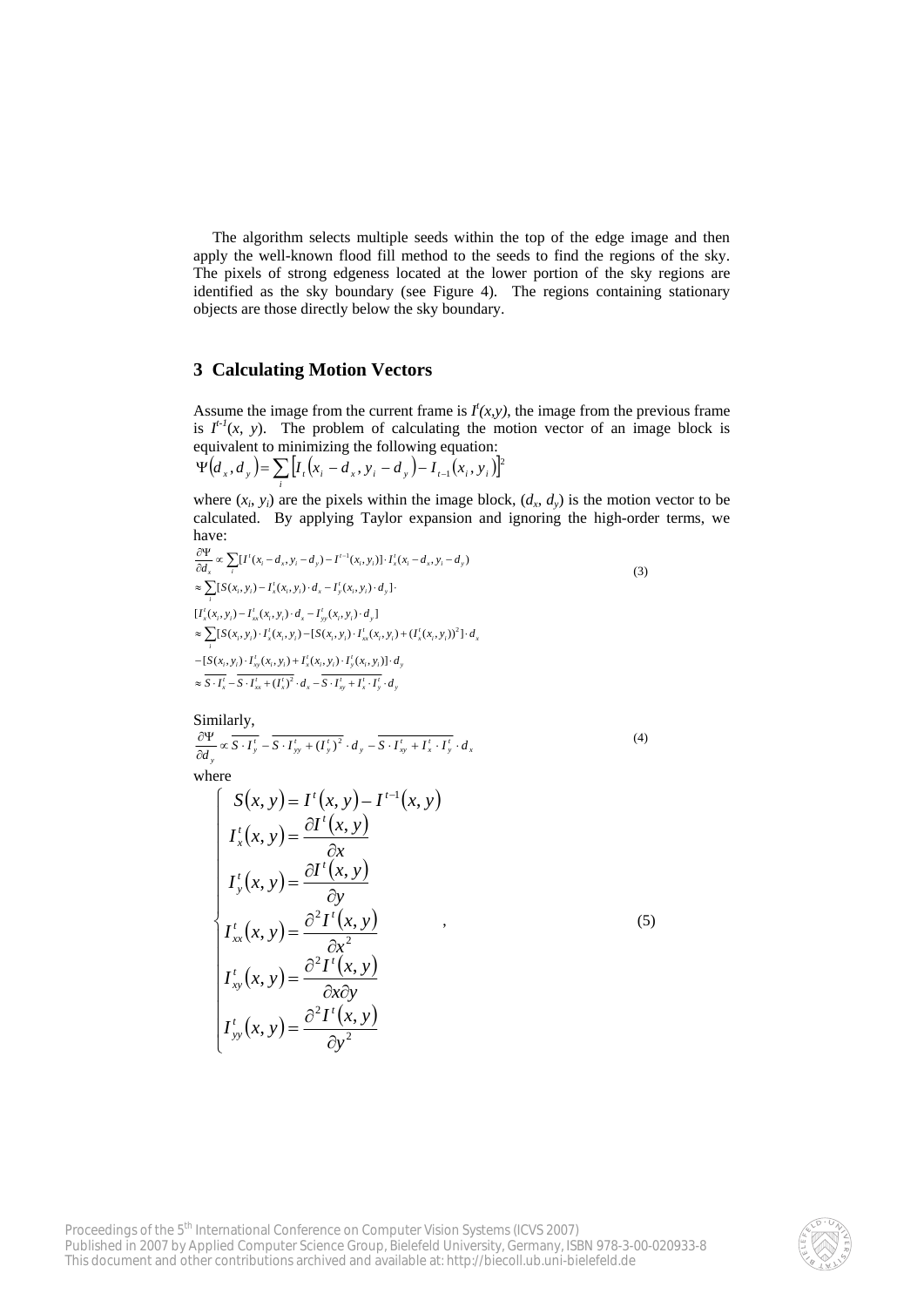and the notation  $\overline{F}$  denotes the average value of F, namely,  $\frac{1}{N} \sum_{i} F(x_i, y_i)$ , and

*N* is the total number of the pixels inside the image block. From  $\frac{U_1}{V_2} = \frac{U_1}{V_1} = 0$  $\frac{\partial \Psi}{\partial d_x} = \frac{\partial \Psi}{\partial d_y}$  $\frac{d}{d_x} = \frac{\partial f}{\partial d_y} = 0,$ 

we have:

$$
\left(\frac{\overline{S \cdot I_{xx} + I_x^2}}{\overline{S \cdot I_{xy} + I_x \cdot I_y}} \cdot \frac{\overline{S \cdot I_{xy} + I_x \cdot I_y}}{\overline{S \cdot I_{yy} + I_y^2}}\right) \cdot \left(\frac{d_x}{d_y}\right) = \left(\frac{\overline{S \cdot I_x}}{\overline{S \cdot I_y}}\right)
$$
\n(6)

Equation (6) makes the motion vector  $(d_x, d_y)$  calculation possible. However, since the high-order terms in the Taylor expansions are not included, Equation (6) works well only for small motion vectors. An accurate estimation of the motion vector can be obtained iteratively in a Newton-Raphson fashion. Our implementation is described as follows.

#### **Algorithm 1: calculating motion vector**

[step 1] Initially, we use the motion vector obtained at the previous frame as the current motion vector.

[step 2] Calculate all the elements of the matrices in Equation (6)

[step 3] Solve Equation (6) to obtain a further modification to the current motion vector.

[step 4] If the modification is small, then the algorithm converges. Otherwise, add the modification to the current motion vector and go to Step 2.

During the calculation of the matrices in Equation (6), the image colors and the image gradients at sub-pixel locations have to be used, which can be obtained using bilinear interpolation involving floating-point calculation. However, this algorithm usually does not require much more processing time than the conventional blockmatching algorithm does because the calculation usually converges in less than 10 iterations, which is less than the number of possible motion vectors that the conventional block-matching algorithm has to try.

However, without dedicated hardware, calculating motion vectors for the entire image is still very time-consuming. We explored two strategies to speed up the process.

#### **1) Skip pixels where there is not enough texture**

Just as the accuracy of the conventional block-matching algorithm requires the uniqueness of the texture in the image block, the accuracy of the algorithm presented here requires a large determinant of the  $2\times 2$  matrix in Equation (6). The smaller this determinant is, the less accurate the solution to Equation (6) becomes. When this determinant becomes zero, the solution to Equation (6) becomes completely uncertain. It is obvious that this determinant directly reflects the texture strength of the image block. Therefore there is no point to calculate motion vector at every single pixel. Usually the majority of the pixels can be skipped if we accept only those pixels where the determinant is above a predefined threshold. However, calculating the

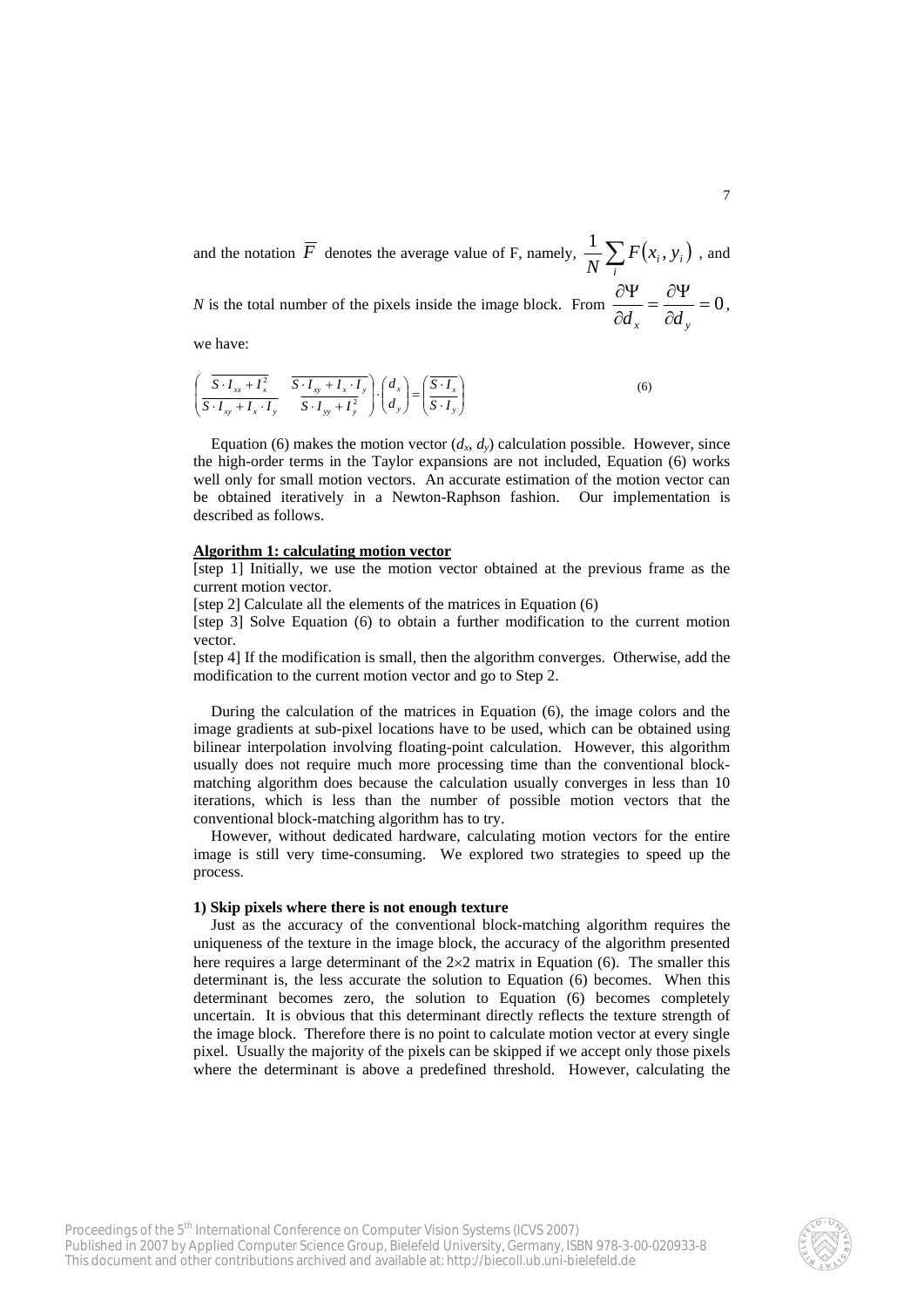determinant of the  $2\times2$  matrix in Equation (6) for every pixel is still very costly. Therefore it is more efficient to use a preprocess to select the pixels that have significant edge strength and only those pixels are used to calculate the determinant in Equation (6).

## **2) Extracting motion information from coarse to fine with focus on interesting regions only**

To further speed up the process, we developed a coarse-to-fine process to extract detailed motion information only for the interesting regions where the motion vectors are significantly different from the background motion estimated using Equation (6).

The extracting process is first performed at a coarse level with a step size of  $2<sup>n</sup>$ pixels, namely every  $2<sup>n</sup>$ th pixel along each of *x* and *y* direction is evaluated using equation (6). The next scan is performed with step size of  $2^{n-1}$  pixels and followed by step size of  $2^{n-2}$ , ..., until step size equal to 1. Only the pixels that satisfy the following two conditions are processed at finer scales:

- a) The pixels were not checked in the previous scans.
- b) The pixels were close to the ones that have motion vectors significantly different from the estimated background motion in the previous steps.

We summarize the above computations in Algorithm 2, which is a recursive algorithm that performs coarse-to-fine motion vector calculation.

#### **Algorithm 2: A coarse-to-fine recursive algorithm for calculating motion vectors in regions of interests.**

[step 1] For a given initial pixel  $(x, y)$  at an initial scale s. Make current pixel  $p = (x,$ y).

[step 2] If the motion vector of p is already calculated, skip this pixel and exit.

[step 3] If the edge strength of p is below a predefined threshold, skip this pixel and exit.

[step 4] Calculate the determinant of the  $2\times 2$  matrix in Equation (6). If this determinant is below a predefined threshold, skip this pixel and exit.

[step 5] Calculate the motion vector using Algorithm 1.

[step 6] If the motion vector is significantly different from the estimated background motion and s>1, scan the immediate surrounding area pixel-by-pixel, and for each pixel  $(x, y)$  in the surrounding area call Algorithm 2 with scale  $s = s/2$  as step size. [step 7] exit the algorithm.

To combine the discussions in this and the last section, we derive the following system that calculates motion vectors for a given image,  $I^t$ , in an image sequence.

## **A System for calculating motion vectors of moving objects**

[step 1] Calculate the edge and the gradient of the entire image  $I^t$ .

[step 2] Find the region of sky using edge information.

[step 3] Estimate background motion from the stationary objects, which are identified as the narrow regions directly below the region of sky.

[step 4] Find the parameters, A and B, that make Equation (2) best match the background motion for the motion vectors calculated by step 3. This can be accomplished by using a least-square fitting method.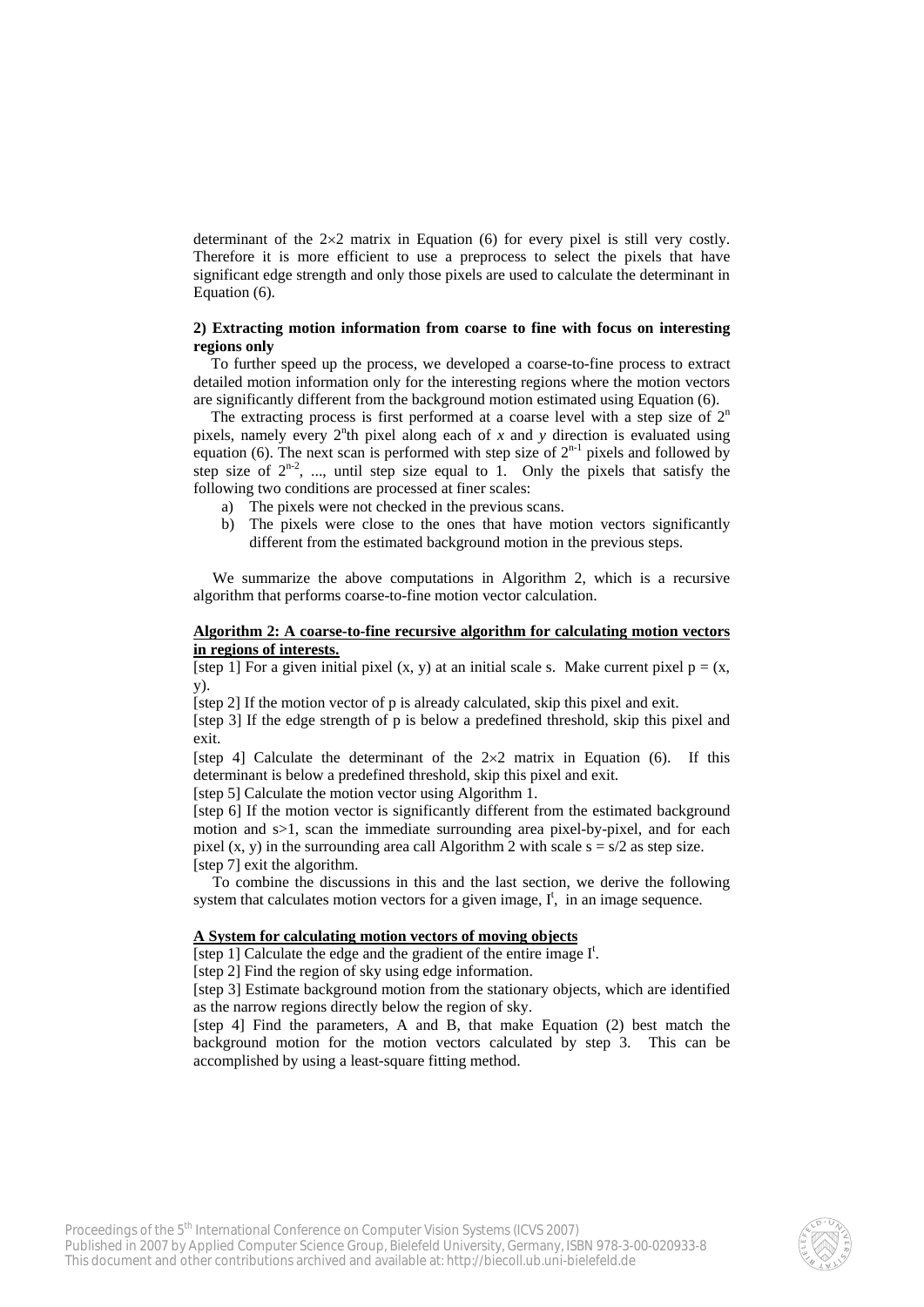[step 5] Scan the entire image (excluding the region of sky) and calculate motion vectors by calling Algorithm 2 at a pixel-by-pixel base at initial scale *s*.

# **4. Experimental Results and Conclusion**

We have fully implemented Algorithm 1 through Algorithm 3 in C++ and tested them on many images captured in outdoor scene. Due to the space limit, we present two examples in Figure 5, and two more images in Figure 6.



**Fig. 5.** Two examples of motion vector images generated by the proposed algorithm and by a standard SSD based method. (a) and (c) show the motion vectors generated by the proposed system on Image 1 and 2. (b) and (d) show the motion vectors generated by a SSD based correlation method on the same two images.

Figure 5 (a) and (c) show the motion vectors generated by the proposed system. The motion vectors illustrated in "blue" and "red" color are superimposed on the top of the objects in the original images. The red ones are the motion vectors pointing towards the right direction, while the blue ones towards the left. The motion vectors shown in (b) and (d) were generated by the standard SSD method with a matching window size of 8x8 pixels and a search window of 16x16. The motion vectors are illustrated in small arrows indicating their directions. It can be observed that the proposed algorithm eliminated most of the motion vectors belonging to various stationary objects. Motion vectors belonging to moving vehicles captured by the SSD method are also captured by the proposed algorithm. The result Figure 5 (c) shows